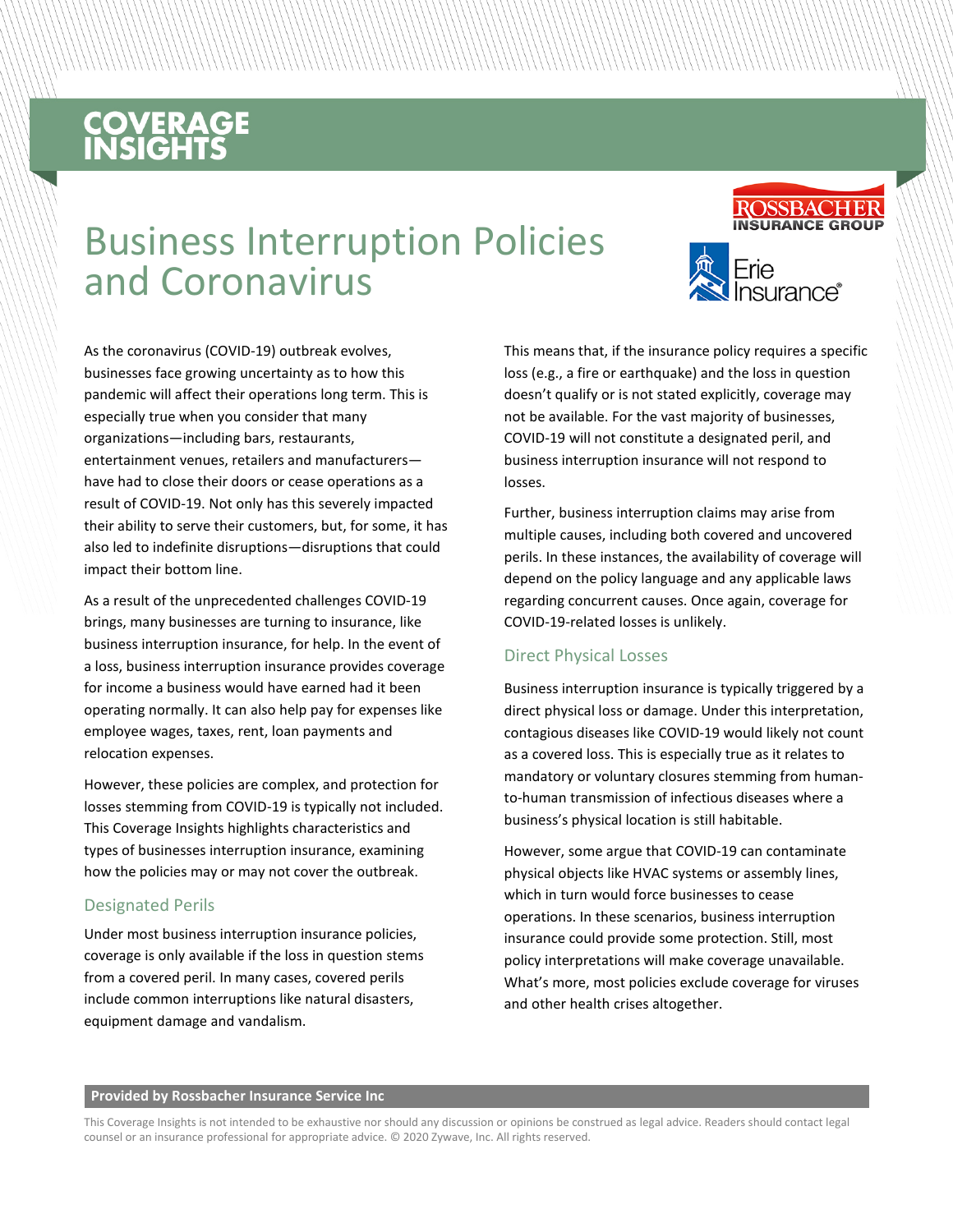### Business Interruption Policies and Coronavirus

#### Civil Authority Coverage

In some cases, policies may extend business interruption coverage for losses that arise from civil authority orders. This essentially means that, if a business is unable to access its property due to government-mandated closures, coverage may be available. However, in most cases, a direct physical loss to an adjacent or nearby property is required in order for civil authority coverage to kick in. As such, businesses need to review their policies alongside their insurance professional to determine if civil authority coverage is available. For most insureds, civil authority clauses will not apply for losses stemming from COVID-19.

### Endorsements for Infectious Diseases and Pandemics

While it's true that traditional business interruption insurance policies may not extend to losses that arise from a health crisis or pandemic, specialized coverage for these disruptions may be available:

- **Communicable and infectious diseases coverage for hospitality and health care operations**—Businesses in the hospitality or health care industry can secure dedicated coverage or endorsements for losses caused by communicable or infectious diseases. One benefit of this coverage is that a direct physical loss is generally not required for the policy to go into effect.
- **Pandemic-specific coverage**—While past health crises, like the Ebola outbreak, led some insurers to exclude coverage for pandemics, others created specialized business interruption policies. These policies were created for operations like hospitals, hotels, airports, shopping centers, restaurants, theaters, gyms and other establishments that may have to close

their doors as the result of a pandemic. While many of these policies were created specifically for Ebola, similar coverage may be available for COVID-19.

The availability of these forms of coverage will depend largely on the carrier and the insured. That said, it's important for businesses to review their coverage with their insurance professional.

#### Contingent Business Interruption Insurance

Business interruption insurance is a crucial component of risk management programs, but it does not extend to disruptions to a third party. That's where contingent business interruption insurance (CBI) comes in.

Unlike traditional business interruption insurance that compensates the policyholder for a loss resulting from damage to its own property, CBI lets businesses transfer the risk of certain losses to the property of a third party. CBI reimburses policyholders for lost profits and extra expenses resulting from an interruption of business at the premises of a customer, vendor, supplier or other third party.

This type of coverage is increasingly important as COVID-19 continues to affect the global economy. Even if a business is not located in an area where COVID-19 has been detected, aspects of their supply chain might be, leading to potential disruptions. In fact, in China—where COVID-19 originated—many workers have been ordered to stay home, forcing some manufacturers to halt operations. Without access to the products or components they need, businesses that partner with these manufactures also have to stop distribution.

While CBI could provide coverage in this scenario, there are caveats. With CBI, the covered third-party property may be specifically named, or the coverage may simply blanket all customers and suppliers. Insureds will have to